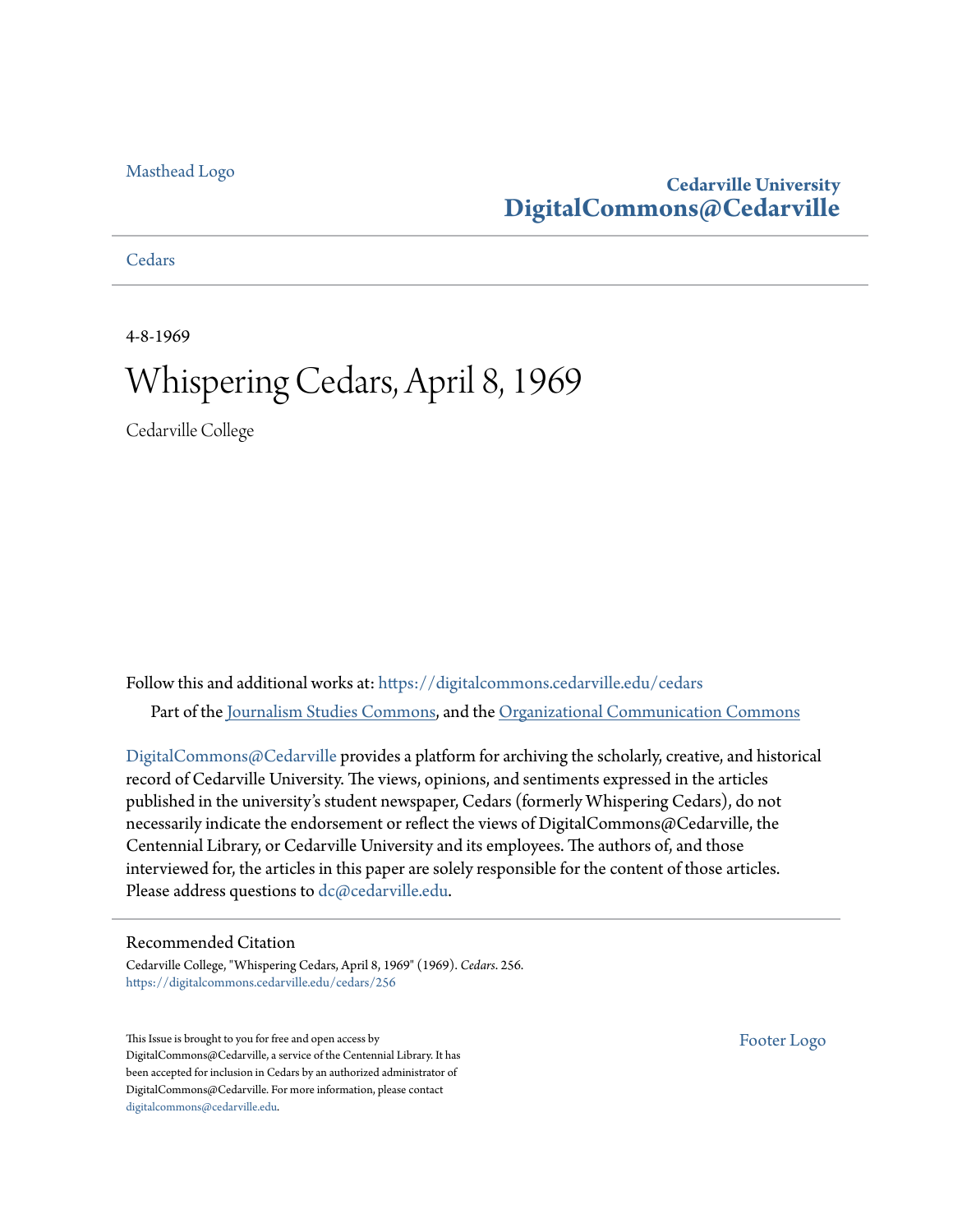

Vol. 19 No. 13



Stephen Nischik Ukran)



Richmond Donaldsen (Peru)



Leeland Croty (Jews in U.S.)

# Meet Theme 'A Light That Shines' Gamma Chi

## **Creates** 'Angleland'

"Angleland" probably sounds like a new word. It isn't. It is just an unfamiliar word, the ancient spelling of "England". With the theme of five English authors to reproduce or imitate in one way or another, Gamma Chi named its April 12th banquet, "A Tour Through Angleland". It covers five famous authors from the very early 700's, up to the author of the Spring play, G. B. Shaw. That's all we're going to tell you as far as specific authors; we want you<br>to be surprised Friday night.

The key speaker will be  $M_r$ . Rumor has it that the English chard Florence. manager of women were not exactly culinary Richard Florence, manager of women were not exactly culinary<br>Radio Station WCRF, the Moody artists; some of their basic ideas Radio Station WCRF, the Moody artists; some of their basic ideas<br>Station in Cleveland, Ohio. The have great potential, however, Station in Cleveland, Ohio. The have great potential, however, College will have features from and you will taste some English College will have features from and you will taste some English<br>the literature, language, and radio recipes that will make you forget departments. that the real English couldn't

Marilyn Matstrum East Pakistan)

April 8, 1969

## Two Groups Compromise

ing the work in their field and challenging the student body concerning missions. The mission aries include Marilyn Malstrum<br>(ABWE East Pakistan), Stephen Nischik (BMM, Ukran), Richmond Donaldson (ABWE, Peru), Esper Ajaj (Arab in the U.S.), and Leeland Croty (BMM, Jews in U.S.). Each missionary will speak twice during this week; once in chapel and once in the evening services at 7:00 p.m.<br>Oftentimes the missionaries bring slides or films of their work which give insight into their respective field. Since personal coning the work in their field and tact is preferable over distant<br>challenging the student body listening, informal dorm sessions<br>concerning missions. The mission-<br>are also scheduled. These enjoya-<br>ariss include Marilyn Mals

This year's missionary conference proves to be one in which both variety and current interests are involved. Fellowship for World Missions chose for its theme "A Light That Shines." The corresponding verse is in the challenge of Acts 26:18 which reads, "to open their eyes so that they may turn from darkness to light ... " The conference song, which was written by our own Betsy Bodenmiller, also contains the theme phrase and will prove a delight to sing. The main emphasis and interest, however, is in five missionaries who are present-

The Women's Fellowship of Cedarville College plans another luncheon and meeting on April 12th. The meeting will begin at 10:00, Saturday morning. To be surprised Friday night.<br>DEAN'S HONOR LIST  $\begin{array}{r} 12 \text{ m} \\ \text{m} \end{array}$  Towle, Nancy  $\begin{array}{r} 12 \text{ m} \\ \text{m} \end{array}$  at to be surprised Friday night.

## Honor to Intellectuals

The luncheon will begin at cook. 11:30 till 1:00. A special salute will be given to all those ladies from Indiana.

Requirements:

1. A student must have a 3.75 grade point average.

2. A student must have no grade for the quarter lower than a "B."

3. A student must carry a minimum of 12 quarter hours of college work.

> The Publications Committee is once again accepting applications for editorship of the WHISPER-ING CEDARS and THE MIRACLE. Editor of both publications receives a substantial scholarship for the work done in this capacity. Deadline for application is 5:00 April 18, 1969. Applications should be sent to Dr. Johnson. Applicants for THE MIR-ACLE editorship are asked to write a resume of yearbook experience, including goals and purposes for which he would strive if chosen for the job in 1968-69. There will also be a business manager chosen for WHISPER-ING CEDARS for next fall. A commission of 15% of all contracts signed by business will be paid by the newspaper to the manager. Applicants should state purposes for the job, and present a portfolio of ads and prices of ads to be used when soliciting ads. Deadline for the manager's application shall also be April 18.

- \* Abernathy, Betty \* Adams, Richard
- 
- 
- Anderson, Lyle \* Austin, Kathleen
- \* Baker, Ronald Beitz, Mary
- 
- 
- Eichelberger, Leland

Boertje, Darwin \* Brookhart, Joyce \* Brown, Carolyn \* Butcher, Preston

Cedarville collegians continually complain of the dearth of activities to occupy the weekends. Friday, April 12, has proven inconsistent with this if the complaint is valid. In fact, there has arisen a conflict because two events have been planned ... Apparently, Gamma Chi and the Education Department unknowingly set up separate banquets for the same evening. It could have been a tense situation since this year's student teachers (for whom the education department banquet was designed) might have wished to attend the entertainment provided by Gamma Chi. A "compromise" was arranged - with Gamma Chi reaping more from the resolve: Both groups will be dining jointly in Gamma Chi's "Angle Land" atmosphere. Following the dinner, the student teachers and their supervisors are to be given the option of remaining in the setting supplied by the women's organization or departing to provide audience for a guest speaker representing education. Both settings possess promise of interest. No room for grievances owing to boredom on this eve -Your choice of intellectual stimulus or mental recreation.

France, Patricia \* Haffey, David \* Hardy, Ruth Henderson, Thomas Hess, Jane \* Ivins, Julene Kelley, Samuel \* Kusumato, Ann Lake, Harry Lewis, Darlene \* Miller, Joan \* Mitchell, Richard Mohr, Rebecca O'Keefe, Beth Peek, Jeanette \* Phenix, Kathryn Phillips, Edith \* Preston, Donna \* Rehn, Judith Schwarm, Norma Sears, Gail \* Seigneur, Dean Stillwell, Dennis \* Tallmon, Verna



\* Towle, Nancy \* Wood, David \* 4.00 DEAN'S LIST

## Réquirements:

l. A student must be carrying at least 12 quarter hours. 2. A student must maintain a

3 .25 average for the quarter. 3. There must be no "incomplete" in any course.

Albright, Kathryn Ambroza, Douglas

Anderson, Margaret

(Continued on Page 3)

The Women's Fellowship takes on a new project each school year. This years' project is to furnish the newly decorated Administration building.

The program is going to include exerpts arranged by some of the Gamma -Chi women, and then there will be a concluding speaker with a brief message, one of our own young faculty members.



Defenders: John Murdoch, Chuck Griffith, Tim Wilheit and Chuck Cole entertained CC Saturday, March 29, 1969.

### Search for Editor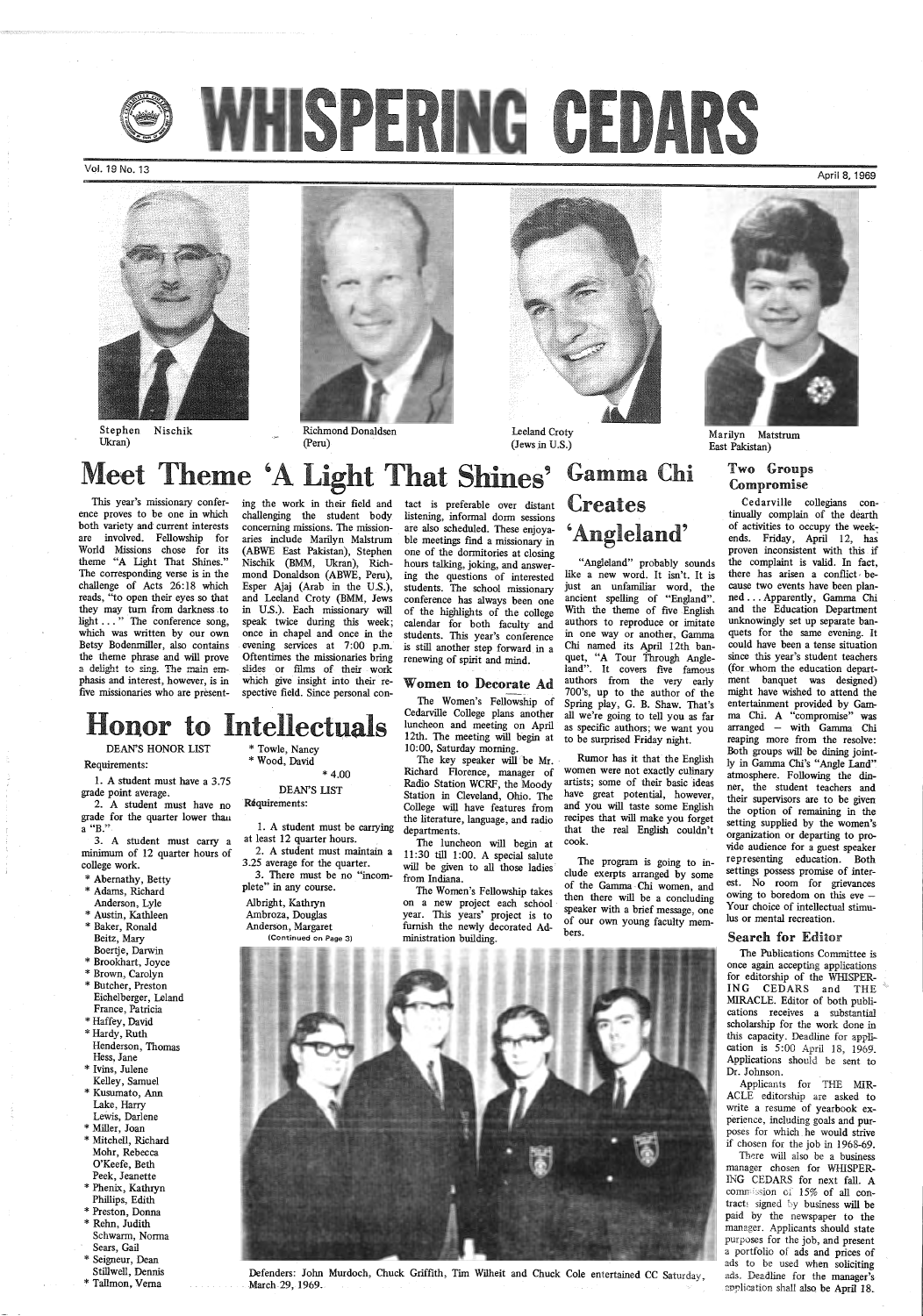# **EDITORIALS** *On Second Thought Rule MR. AL MONROE Stupid Rule* Why Defunct S.B.P.? **In response to the editor's** . 11. - The gen-

pus (particularly the younger sect) is that the letter 'Commies' Behind the Tree? (sic) was one of the finer examples of Western History lessons, political theories, and Robert Welch methodology. <sup>I</sup>shall in all seriousness agree with this too. The question or problem to

Few subjects have engendered more discussion and heat on Cedarville College's campus than the "rules" or "discipline at The 'ville." Some of the discussion has been rational and meaningful, but much has been, to say the least, confused. However, confusion in no wise diminishes the pertinence of the subject. The reason there has been a preoccupation with this particular subject is that Cedarville students are vitally interested, mainly because rules and regulations affect them personally, immediately, and with ubiquity.

An additional factor also would involve the Student Missionary Project. Christians of the GARBC variety are naturally more likely to contribute to missionary endeavors than to retain the money for "selfish" means. The increasing goals of S.M.P.

A year ago yesterday an editorial appeared in this publication dealing with shortcomings of the entity known as Student Body Project. Recognizing the danger of appearing redundant, we feel further reflections are in· order.

First it should be pointed out that it is probable that S.B P: will fall short of its goal for the third straight year. At this point it has garnered nearly \$100 and some odd dollars plus assets as compared to \$578 last year at this time. Obviously this record cannot be attributed solely to shortcomings of the individuals responsible for the money-raising as some would have us believe. In fact, the very thing that prompted this writer- to review the situation is the persistent failure of the S.B.P. in spite of the election of two capable persons to this office.

It necessarily would follow that we should ask ourselves questions concerning the value of S.B.P. to our campus. Is it worth what it takes to render it successful? Perhaps the procedure to be innovated next year which turns over to Student Council funds derived from a student activity fee would throw new light on the situation.

# **Chaplain's** The conclusion.<br>
I ture conclusion.<br>
Dr. Hess, who has established himself as a successful doctor,

which we must focus our attention at this point is that of really understanding in depth what was actually said. Subsequent to read-. ing Mr. Haffey's letter, many students took a condemnation approach to Dr. Hess and even a  $greater$  mistake  $-$  his admonition to us. Granted, the doctor's information was most likely not resultant of extensive random sampling. Nonetheless, the facts that he did afford us deserves more thought and evaluation<br>than a critical glance and prema-

It seems that the student body is somewhat derelict in its responsibility to the project. It seems that everyone (if they know what the project is) wants bleachers or tennis courts but no one produces that extra effort to assist our co-chairmen in realizing the goal.

### •••••••••••••••

WHISPERING CEDARS is a publication of campus events and student opinion for Cedarville College, published semi-monthly.

### Editor: David Haffey

Assistant Editors: Rich Mitchell Dawn Myers

Business Manager: Gary Darrow Sports Editor: Mike Zazvrskey Circulation Editor: Ellen Young Layout: Gail Sears

- Staff: Becky Sharp, Patti France, Ruth Ransbottom, Jerry Grayson, Carol DeBoer, Ka thy Spencer, Cherry Collins, Bob Allen, Neal Heyer, Bruce McDonald, Pat Wissinger, Jan Phenix. Art: Connie Averitt
- Features: Paul Entner, Judy Leach
- Typists: Joy Kleymeer, Becky Sharp, Pat Lawhead, Barb Jordan, Cherry Collins.

Photographers: Dale Braun, Art

seem also to lend a hindering hand. The last successful SBP was three years ago when the Missionary Project goal was only \$400 and was promptly met. While these things are to be judged as good, the fact remains. that they hinder S.B.P. in attaining its established ends.

> Mr. Haffey's last sentence in that article was an answer in itself - let's begin now a better approach to others around us. A positive Christianity with Jesus Christ not only our Savior, but Lord. J.W.G.

## **NILSON-BONE** florists "Xenia's Only Downtown Florists'' and Lucille's Beauty

A Biblical norm is an enduring standard. It does not change with the hemline. To be sure, norms are not the average, the median, the mean, or the mediocre, nor do we vote democratically to determine their validity. As Rus-

We are presently experiencing the restless season - that meteorological transition between winter and spring. Currently it is 20 degrees. Three days from hence, it may be 65 degrees. When old Mother Earth fmally releases her last chilly groan, birds build their nests, students (of unlike sex) hold hands, and books gather dust. Who wants to study when each gust of a southern wind is wooing us into its mystical world of dreams?

At such times of temptation, we must evaluate our purpose of existence in this unique community of kumanity. Do we study: to impress others with our knowledge? to proclaim our G.P.A. to the uttermost parts of the earth? to make Mom and Pop happy? to see how close we can maintain a 2.00? Students who adhere to any of the previously stated motives may find little will power to continue their academic pursuits. This list of motivating forces are extrinsic and temporal.

Christ is an intrinsic force and eternal. Jesus Christ who dwells in our lives should be the sole reason for our studying. We can serve Christ with every activity whether it be church-oriented or not. The secular and the sacred areas of a Christian cannot be separated. Only a person with a multiple personality (a mental disorder) can live two lives. Grades are only a crude approximation of knowledge gained and quite often do not indicate effort. We have only one Person to please - and may our service to



has devoted much time in travel, research, and conference to vindicate the system of life diametrically opposed to our way of life: democratic freedom (present means of chapel attendance excluded). Therefore, it seems rather ludicrous that we "intelligent college students" dismiss his time here as wasted on the eccentricities of radicalism. Instead, I would think the "intelligent" thing to do is judge a man by the question he asks rather than the answer he gives. Example in Point  $-$  How old is Christianity? What is the Age of Communism? Which system of thought in the last 50 years has been the more successful? I certainly do not feel there are commies behind trees on campus, but their nursery has been much more prolific than ours  $-$  that is the Question or Problem we must face. One second thought, do we have an answer?

The Student Handbook is not an abstract treatise on proper Christian conduct, but a compilation of rules and regulations having daily relevance. With the possibility of appearing vain, I propose here, in this article, to bring some order, meaning, and insight into this discussion and to relate my considerations to certain principles of proper Christian conduct. To some, being a faculty member removes me from the land of the living, and any utterances are  $-$  a priori  $$ suspect. Others, may feel I am being used as a "tool" or "mouthpiece" of the Administration to foster the "system." Nevertheless, as a concerned member of this college community, I will tread where angels fear to tread.

From the outset, a reader should know where the writer stands. To alleviate misunderstanding, let me state what I think is a tenable principle for proper Christian conduct. First, with one basic exception (to be noted later), the college should not have any rule, regulation, or standard that cannot be internalized by the Christian student. In other words, the student should be able to say he is for or against a practice because the Bible supports or prohibits a certain practice or action. There does not appear much argument against the rule "we must abstain from the use of alcoholic beverages ... " The student through evidence from the Word of God can see the prohibition in Scripture and internalize (i.e.  $-$  personally accept or adopt) this standard of conduct. The assumption made here is that the student is not only willing, but competent to use standards from the Word of God as his norms.

said, "A norm is not the conduct of the average sensual man ... or simply a measure of average performance within a group." A norm is a law of God which we ignore at our peril.

Next, let us look at the basic exception. I believe that the college should maintain standards of conduct (which operationally connotes rules and regulations) that are necessary for the perpetuation of the institution as <sup>a</sup> unique Christian college. Cedarville College was established for the purpose of educating Christian young people in an atmosphere consonant with Biblical principles. The college uses no coercion to obtain its student body. Therefore, I must assume that students attend voluntarily exercising their free choice (notwithstanding the aspect of parental pressures). It should be further stated that the college makes no promise of unlimited liberty under the institutional framework.

Certain rules and regulations are mandatory if the college hopes to maintain its perpetuity consistent with its purposes. It might be true that there is no moral question involved when a student rides up and down Main Street in Cedarville with his girlfriend at 3:30 A.M. However, a certain in loco parentis aspect is obviously involved in this situation. That is, the college has certain responsibilities to function vicariously as a parent. The institution has an implicit compact with the student's parents that this sort of action would not be tolerated, There may be activities that students are restrained from doing by the college to insure the testimony of the institution within the larger community (Village of Cedarville). Certain conduct that would. not be expected from students of a secular institution is expected by this same community from the student body at a Christian school.

It is true that the village folk are not always fair in their demands or just in their judgments, but perhaps some self-analysis would be beneficial to determine if we are a divisive or a cohesive force in "town" - "gown" relationships.

It seems self evident that if Cedarville College had a student body of ten people, rules would not need to be as definite as is the case at the present. When a large number of people live in close proximity to one another, certain regulations become essential. Sheer numbers require prohibitions and a degree of conformity. Certain standards must be maintained by any evangelical fundamental institution. In fact, most students are in favor of high academic standard to insure the ongoing of Cedarville as an institution of higher learning. By the same token, certain standards of conduct must be maintained to insure that Cedarville continues its stand "for the Word of God and testimony of Jesus Christ."

In conclusion, I am not suggesting that all of the Board of Trustees' or the Administration's decisions are sacrosanct. Needless to say, there is always a lack of close correspondence between (Continued on page 3)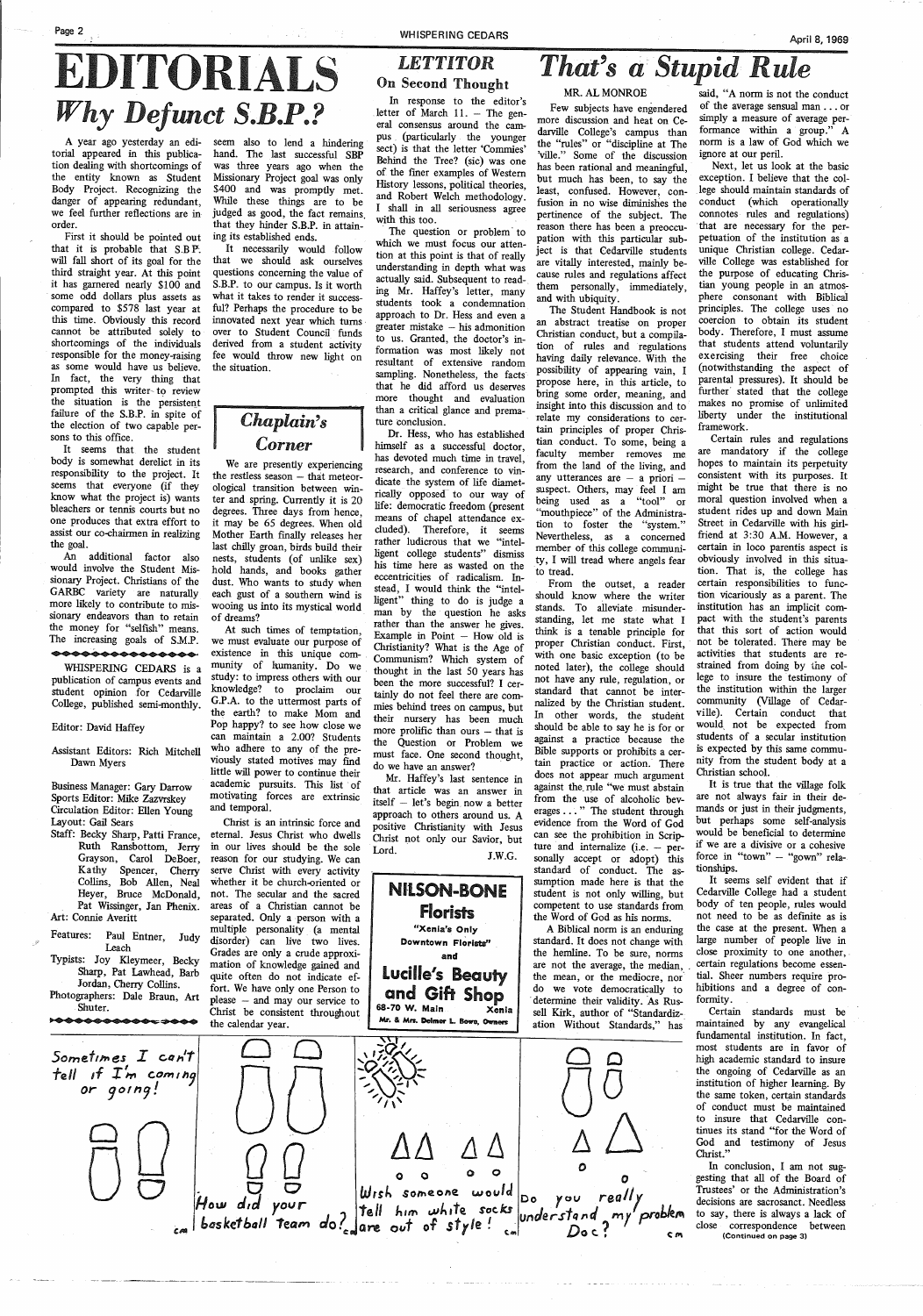April 8, 1969

## Love That Tennis

You win some, you lose some, so goes that old statement that comforts coaches and players all over, but last year's Cedarville College tennis team did not like the last part of that statement. For the first time in the history of Cedarville, an athletic team went through its season undefeated, with a record of 9 and 0. They swept the Mid-Ohio Conference, taking first place in all of the singles and doubles matches. From those of you who are not well acquainted with the game, in college a-match consists of 6 single matches and 3 double matches, with each match counting 1 point. The winning team must win at least a total of 5 points out of the possible 9.

Winning the Mid-Ohio Conference entitled the Jackets to rep-<br>resent District 22 in Kansas City for the NAIA national tennis meet. The team ended 22nd in the nation which is great for a college that is "young" in the sport.

The coach of the tennis team is Mr. Murdoch. The coach is elated about the prospects for the team this year. He has all six lettermen from last year returning along with new prospects who are letting their presence be known. The six returning lettermen from last year are: Paul Entner, Dan Ruffin, Warren Pettitt, Dave Durham, Ron Baker, and Tim Carpenter. The new prospects are: Dave Beck, Dan



You probably know by now that the black pizza boards on the walls reading "April 12" advertise a banquet on that date. Gamma Chi's main thoughts are on that banquet now. The theme traces English literature from 700 to 1910, the progression portraying five famous writers. We think you are going to enjoy this banquet; the entertainment will be different. Come and see how "different".

May Day - Pi Sigma Nu's fun day - is the Junior-Senior Banquet weekend, May 2 and 3. Friday night there will be a variety program in Alford; Saturday, you will have  $fun - by$ observation or participation  $-$  at a hop scotch tournament, tug-ofwar greased pig contest, etc., and plenty of "grub" at the (on campus) picnic.

Kappa Kelta Chi is taking a breather. Their plans right now<br>are only to have a gym night for its members in a few weeks. If any girls are interested in joining this organization, they are accepting initiates now. See any of

ter – something the whole stu-

### WHISPERING CEDARS

## Honor to Intellectuals

(Continued from Page 1)

Atherton, Donald Austin, Jane

Beckley, Phyllis Beesley, Janet Bernath, Karen Berry, James Biddison, Barbara Black, Patricia Boothe, Kenneth Borger, Karen Bowersox, Bernice Brock, Janice Brown, Stanley Burroughs, Carol Calvin, Roy Caraway, Daniel Carlson, Annie Clark, Cathy Clark, Connie \_ Clark, Merle Clay, Joan Closson, Pamela Cooley, Janice Daab, Donna Davis, Marilyn Dawley, Bruce Decker, Becky Edelbrute, Meda Edwards, Marsha Engle, Carol Eveland, Jean Farrar, Robert Fetters, Glenna Folkmann, Walter Foulkrod, Thomas Furushima, Gayle Gaffner, David Gatliff, Gail Gerber, Lonnie Graham, Sharon Graves, Christine Gregory, David



Hetrick, Sally Hickam, Sarah Hoag, Jennifer Inghram, Dan Jefferies, William Jewell, David Jezowski, Ronald Kearney, Dave Kinniburgh, Daniel Kirby, Helen Kishpaugh, JoAnne Klimek, Kenneth Klomparens, Ruth Krikke, Florence Lambert, Carolyn ,Lathrop, Susan Lear, Patricia Lewis, Judy Mason, Beverlee McDaniel, Ferris McDaniel, Tanis McGhee, Kenneth McMurtry, Mary Miller, Alice Mix, Beverly Mogle, Claire Mohler, Philip Moorman, Alice Morrell, Carol Moulder, Steven Muck, Kenneth Music, Ernest Myers, Dawn Nelson, Linda O'Keefe, James Osman, Marsha Phenix, Janet Railsback, David Ransbottom, Ruth Ray, Susan Rouch, Deborah Rumage, Lois



Smelser, Edward Smith, Donna Southwell, David Stevens, Daniel Stickle, Fred Strychalski, JoAnn Stubrich, Carolyn Sturdevant, Patricia Thase, Barbara Walker, Connie Wallis, Nelson Warren, Timothy Whitaker, Pat *Wtlkes,* Deborah Work, Dale Wright, David Yardley, Janet Yoder, Charlotte Young, Ellen Zickefoose, Cynthia Acker, Donald Hirschy, Judith Kinvig, Paul Meyers, Ronald Motts, Joyce Porterfield, Peggy Timpe, Janice Zwiesler, Catherine